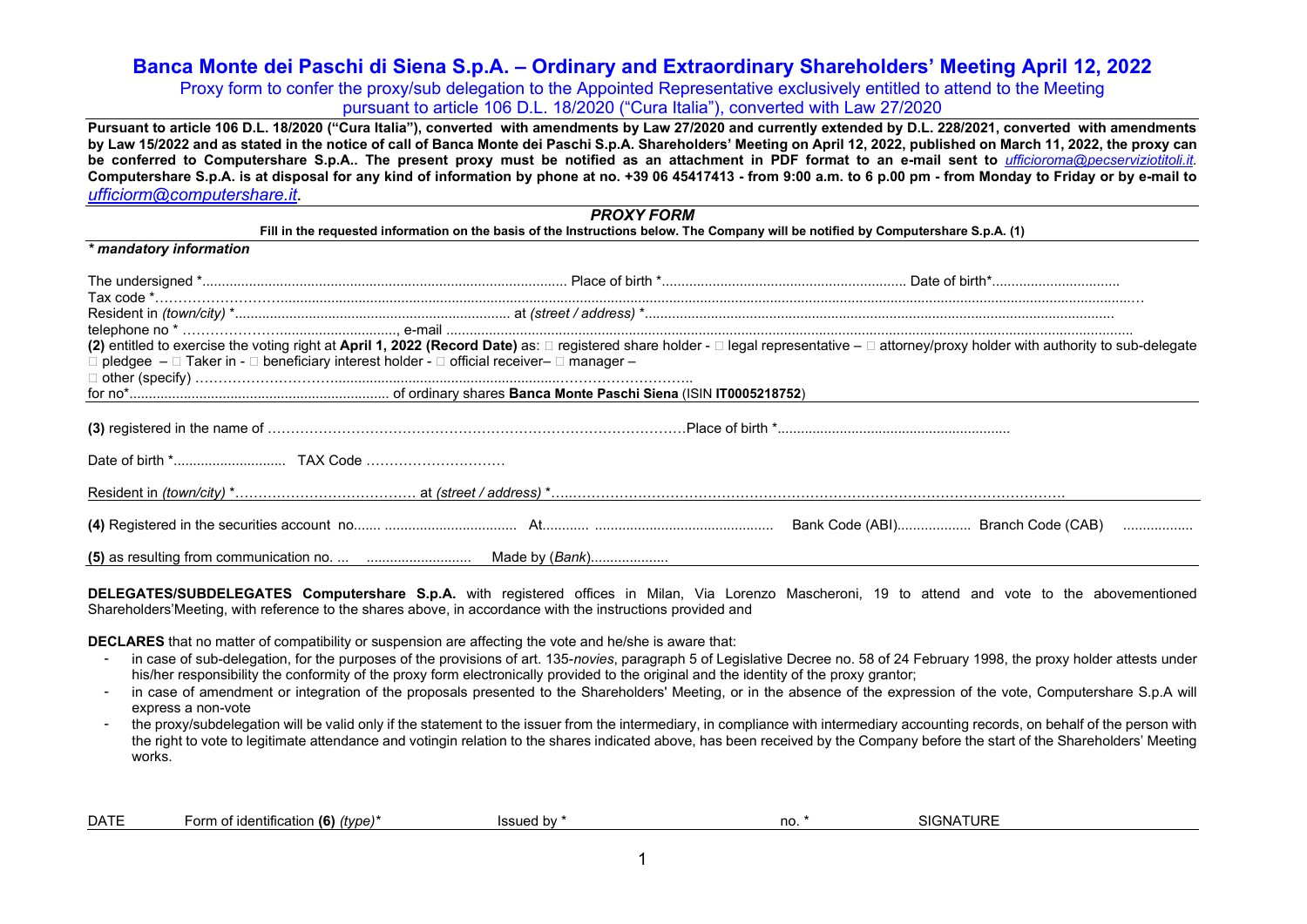Proxy form to confer the proxy/sub delegation to the Appointed Representative exclusively entitled to attend to the Meeting pursuant to article 106 D.L. 18/2020 ("Cura Italia"), converted with Law 27/2020

### *NOTICE*

The voting instruction form below could be subject to amendments in order to include any resolution or voting proposals on the items on the Agenda submitted by Shareholders. In this event, this voting instruction form will be updated and published by **April 1, 2022**, including the new proposals, accordingly to the Notice of Call published on March 11, 2022.

### *VOTING INSTRUCTION*

The undersigned *(7)*

**INSTRUCTS** the Appointed Representative to vote at the above indicated Shareholders' Meeting as follow *(8)*

|                                    | <b>VOTING</b>      |
|------------------------------------|--------------------|
| <b>RESOLUTIONS TO BE VOTED (9)</b> | <b>INSTRUCTION</b> |

### **Ordinary session:**

| 1. Individual financial statements as at 31 December 2021, accompanied by the Reports of the Board of Directors, the<br>Independent Auditors and the Board of Statutory Auditors. Presentation of the consolidated financial statements as at 31<br>December 2021: related and consequent resolutions. |  |  |
|--------------------------------------------------------------------------------------------------------------------------------------------------------------------------------------------------------------------------------------------------------------------------------------------------------|--|--|
| <b>Section A</b> – vote for resolution proposed by the Board of Directors (9)                                                                                                                                                                                                                          |  |  |
| <b>Section A2</b> – vote for proposal published pursuant to article 126-bis of TUF (10)                                                                                                                                                                                                                |  |  |

| 2.a Report on the policy regarding remuneration and compensation paid pursuant to Article 123-ter of the Legislative<br>Decree no. 58 of 24 February 1998 ("Consolidated Financial Act" or "TUF"); related and consequent resolutions:<br>a) binding vote on the first section concerning the remuneration policy. |  |  |
|--------------------------------------------------------------------------------------------------------------------------------------------------------------------------------------------------------------------------------------------------------------------------------------------------------------------|--|--|
| <b>Section A</b> – vote for resolution proposed by the Board of Directors (9)                                                                                                                                                                                                                                      |  |  |
| <b>Section A2</b> – vote for proposal published pursuant to article 126-bis of TUF (10)                                                                                                                                                                                                                            |  |  |

| 2.b Report on the policy regarding remuneration and compensation paid pursuant to Article 123-ter of the Legislative<br>Decree no. 58 of 24 February 1998 ("Consolidated Financial Act" or "TUF"); related and consequent resolutions:<br>b) non-binding vote on the second section concerning the compensation paid. |  |  |
|-----------------------------------------------------------------------------------------------------------------------------------------------------------------------------------------------------------------------------------------------------------------------------------------------------------------------|--|--|
| <b>Section A</b> – vote for resolution proposed by the Board of Directors (9)                                                                                                                                                                                                                                         |  |  |
| <b>Section A2</b> – vote for proposal published pursuant to article 126-bis of TUF (10)                                                                                                                                                                                                                               |  |  |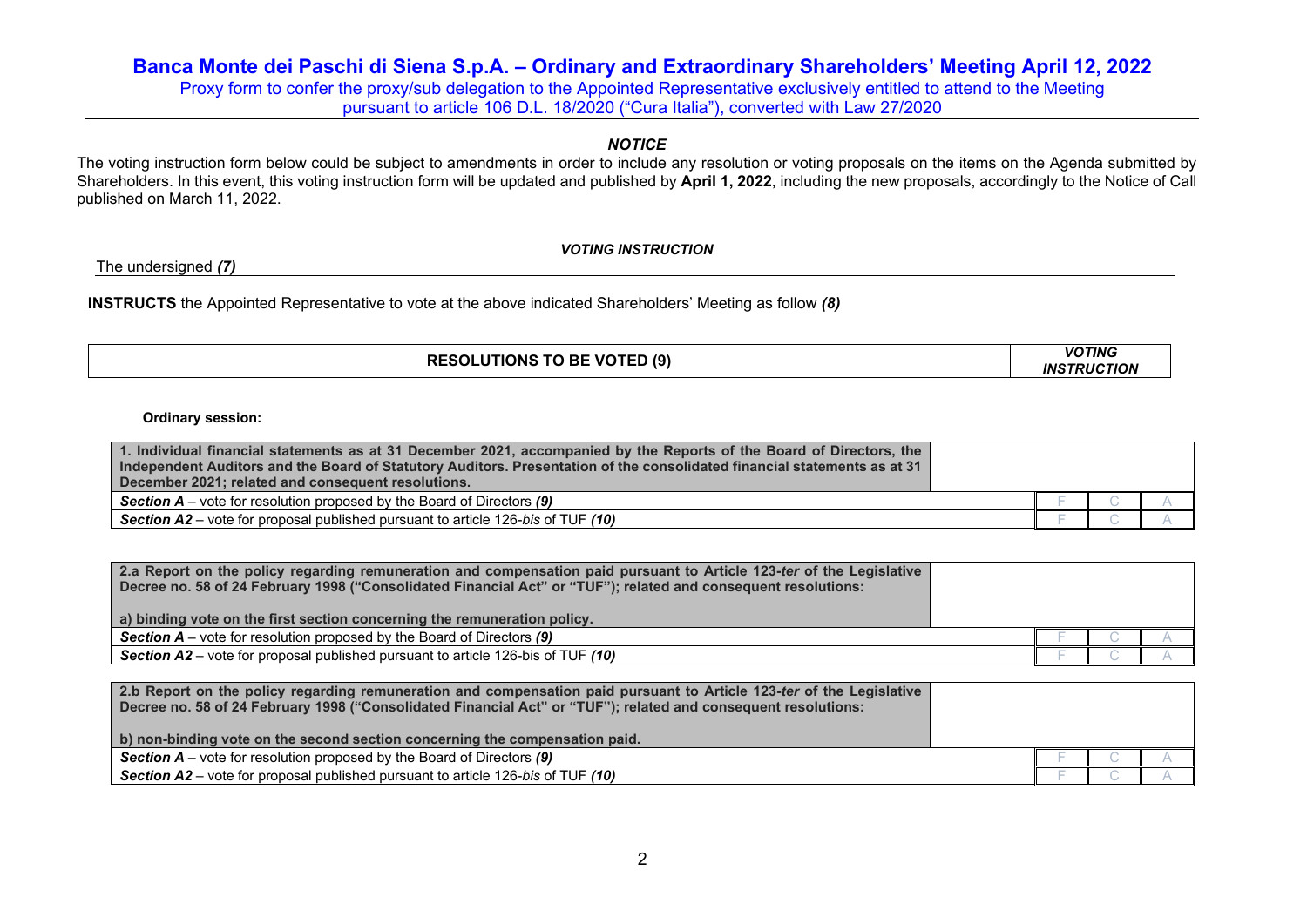Proxy form to confer the proxy/sub delegation to the Appointed Representative exclusively entitled to attend to the Meeting pursuant to article 106 D.L. 18/2020 ("Cura Italia"), converted with Law 27/2020

| 3. Proposal pursuant to the combined provisions of Article 114-bis and Article 125-ter of the Consolidated Financial Act,<br>for the approval of the "performance shares" plan for the payment of "Severance" to Montepaschi Group's personnel;<br>related and consequent resolutions. |  |  |
|----------------------------------------------------------------------------------------------------------------------------------------------------------------------------------------------------------------------------------------------------------------------------------------|--|--|
| <b>Section A</b> – vote for resolution proposed by the Board of Directors (9)                                                                                                                                                                                                          |  |  |
| <b>Section A2</b> – vote for proposal published pursuant to article 126-bis of TUF (10)                                                                                                                                                                                                |  |  |

| related and consequent resolutions.<br><b>Revocation of a</b><br><b>LUI</b> rector                                                             |  |  |
|------------------------------------------------------------------------------------------------------------------------------------------------|--|--|
| lirectors (9)<br><b>Section</b><br>Board ⊾<br>h۱.<br>≀ the<br>م <del>ا</del> م ر<br>e for resolution<br>ı proposed<br>$\overline{\phantom{0}}$ |  |  |
| UF (10)<br>126- <i>bis</i> of<br>Section $A2-$<br>article ›<br>vote for proposal<br>l published pursuant i<br>$\sim$<br>. เo an                |  |  |

| 5. Appointment of a Director for integration of the Board of Directors following co-optation; related and consequent<br>resolutions. |  |  |
|--------------------------------------------------------------------------------------------------------------------------------------|--|--|
| Section $A$ – vote for resolution proposed by the Board of Directors (9)                                                             |  |  |
| <b>Section A2</b> – vote for proposal published pursuant to article 126-bis of TUF (10)                                              |  |  |

| 6. Appointment of a Director for integration of the Board of Directors; related and consequent resolutions.                                                  |  |  |
|--------------------------------------------------------------------------------------------------------------------------------------------------------------|--|--|
| The Board of Directors has not presented any proposal                                                                                                        |  |  |
| <b>Section A2</b> – vote for proposal published pursuant to article 126-bis of TUF (10)                                                                      |  |  |
| <b>Section A2</b> – vote for proposal published within the deadline for individual proposals (1 <sup>st</sup> April) pursuant to article 126-bis of TUF (10) |  |  |

**Extraordinary session:**

| Amendments to Article 23 par. 1 of the By-Laws; related and consequent resolutions.<br>(Proposal of Board of Directors for which any individual proposal can't be submitted) |  |  |
|------------------------------------------------------------------------------------------------------------------------------------------------------------------------------|--|--|
| <b>Section A</b> – vote for resolution proposed by the Board of Directors $(9)$                                                                                              |  |  |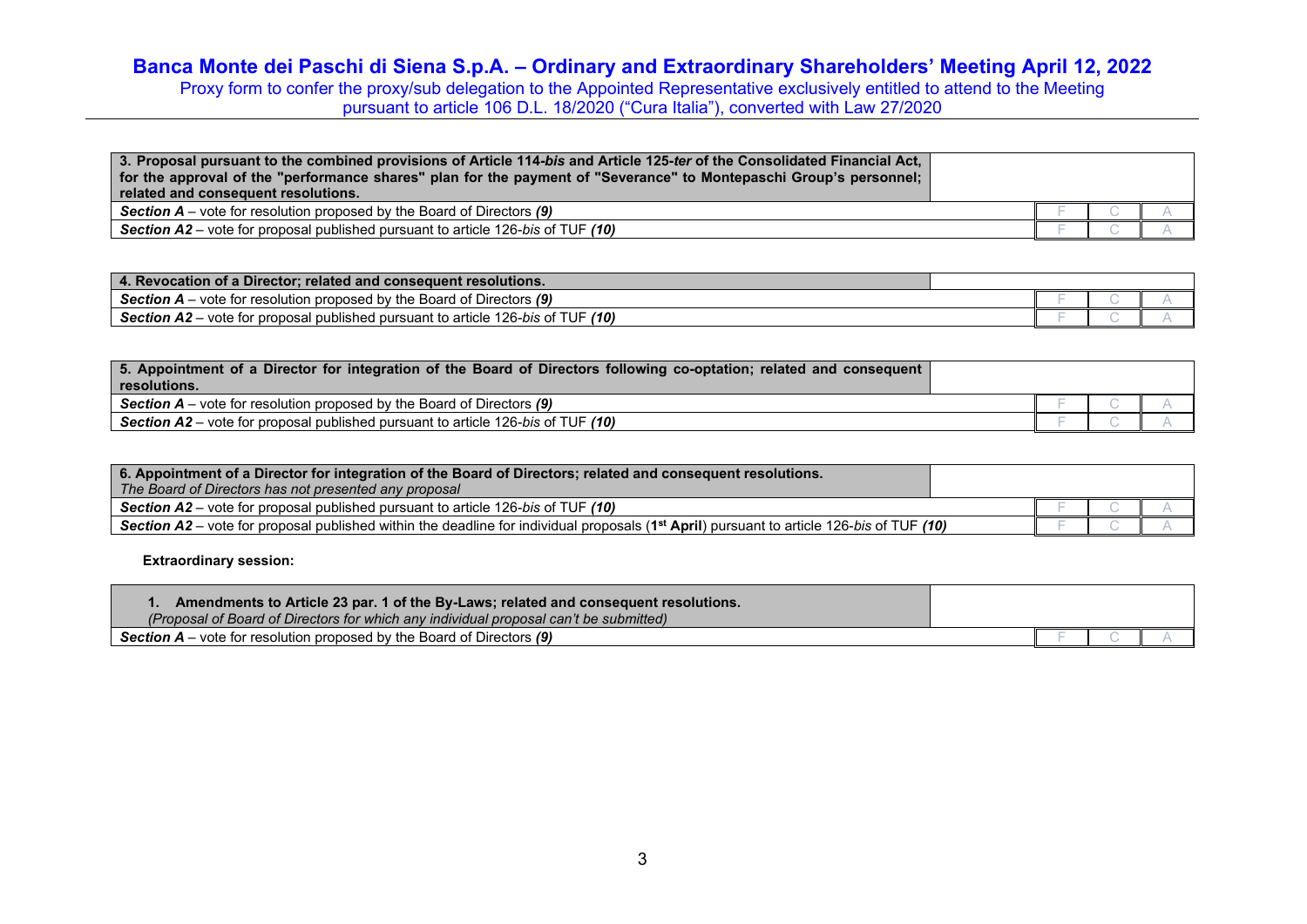Proxy form to confer the proxy/sub delegation to the Appointed Representative exclusively entitled to attend to the Meeting pursuant to article 106 D.L. 18/2020 ("Cura Italia"), converted with Law 27/2020

**Corporate liability actions proposed by the shareholder Bluebell Partners Limited**

| Proposal no. 1 - Corporate liability action against Directors (mandate 2012 - 2015)                                                           |  |  |
|-----------------------------------------------------------------------------------------------------------------------------------------------|--|--|
| Vote no.1 on the corporate liability action proposed by Bluebell Partners Limited against former chairman Alessandro Profumo and former Chief |  |  |
| Executive Officer and General Manager Fabrizio Viola, referring to 2012-2015 mandate                                                          |  |  |

| Proposal no. 2 - Corporate liability action against Directors (current mandate)                                                                        |  |  |
|--------------------------------------------------------------------------------------------------------------------------------------------------------|--|--|
| office in 2021 ا<br>l Vote no.2 on the corporate liability action proposed by Bluebell Partners Limited against Directors and the General Manager in ∈ |  |  |

DATE SIGNATURE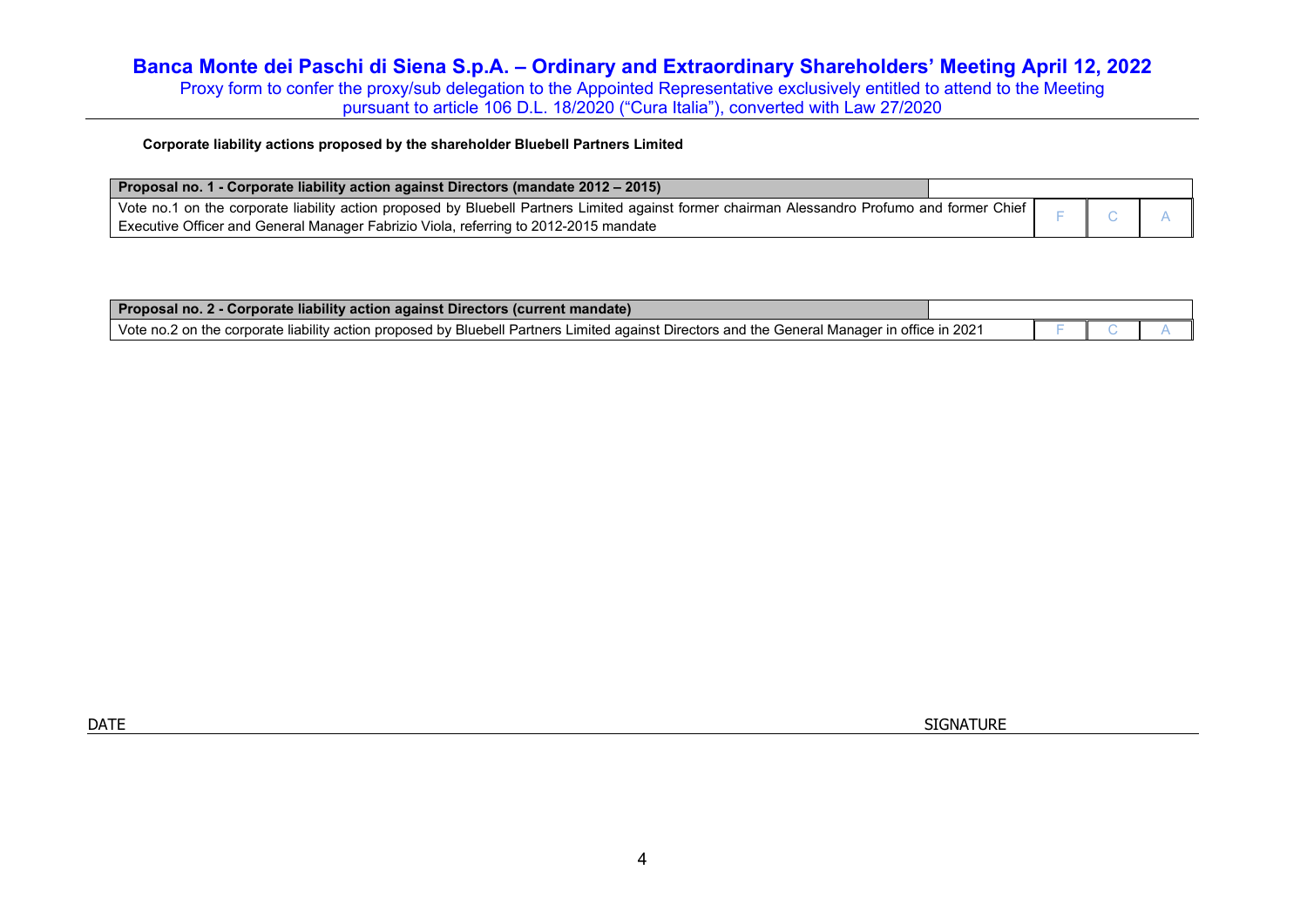Proxy form to confer the proxy/sub delegation to the Appointed Representative exclusively entitled to attend to the Meeting pursuant to article 106 D.L. 18/2020 ("Cura Italia"), converted with Law 27/2020

#### *Instructions for filling in and submitting the form*

- 1. **The Proxy form** must be notified to the Company (together with a valid ID document and, in case, the documentation providing proof of the signatory power) via the Appointed Representative together *with the Voting Instructions reserved to him within 12:00 p.m. of April 11, 2022, using one of the following methods:*
	- 1) Registered Email Holders (PEC): as an attachment document (PDF format) sent to [ufficioroma@pecserviziotitoli.it](mailto:ufficioroma@pecserviziotitoli.it) in the event that the Proxy Grantor (as Individual or as Legal Entity) is a *Registerd Email Holder;*
	- 2) Digital Signature Holders (FEA): as an attachment document with digital signature sent to [ufficioroma@pecserviziotitoli.it](mailto:ufficioroma@pecserviziotitoli.it) in the event that the Proxy Grantor (as Individual or as Legal Entity) *is a Digital Signature Holder;*
	- 3) Common Email address Holders: as an attachment document (PDF format) sent t[o ufficioroma@pecserviziotitoli.it.](mailto:xxxxx@pecserviziotitoli.it) In this case the hard copy of the proxy shall be sent via ordinary mail service *to Computershare S.p.A. Via Monte Giberto 33 – 00138 Roma;*
	- *4) Via FAX: number +39 06 45417450*

*The use of different email address than those mentioned above or a delay with respect to the deadline, as well as the only use of ordinary mail service, will not ensure the correct submission of the proxy.* 

- *2. Specify the capacity of the proxy signatory and, where applicable, attach documentary proof of his/her power.*
- 3. *To be completed only if the registered shareholder is different from the proxy signatory; mandatory indications on relevant personal details must be included.*
- *4. Provide the securities account number, Bank Codes and Branch Codes of the Depository, or in any case its name, available in the securities account statement.*
- *5. Reference to the communication made by the intermediary and its name.*
- *6. Provide details of a valid form of identification of the proxy signatory.*
- *7. Provide the name and surname of the signatory of the Proxy form and Voting instructions.*
- 8. In accordance to art. 106 DL 17.3.2020 no. 18, the exclusive appointed representative may receive sub-delegations but it is liability of the proxy holder to provide appropriate voting instruction *accordingly to the instructions submitted by the original proxy grantor.*
- 9. The resolutions proposed to the shareholders' meeting, which are briefly referred to herein, are reported in the Reports published on the company website ["https://www.gruppomps.it/en/"](https://www.gruppomps.it/en/) *Computershare S.p.A., as Appointed Representative, has not personal interest or on behalf of third party in the proposals mentioned. The vote is expressed by ticking the relevant box between the following: F (for), C (against) or A (abstention).*
- 10. There is a Section A2 to receive instructions when an alternative, complementary or additional resolution to the proposals of the Board of Directors has been presented and published pursuant to art. 126-bis of the TUF, within the term and in the cases provided. The Appointed Representative shall vote on each proposal in accordance with the instructions and the delegating party shall give *instructions consistent with the type of proposals (alternative or complementary) published.*